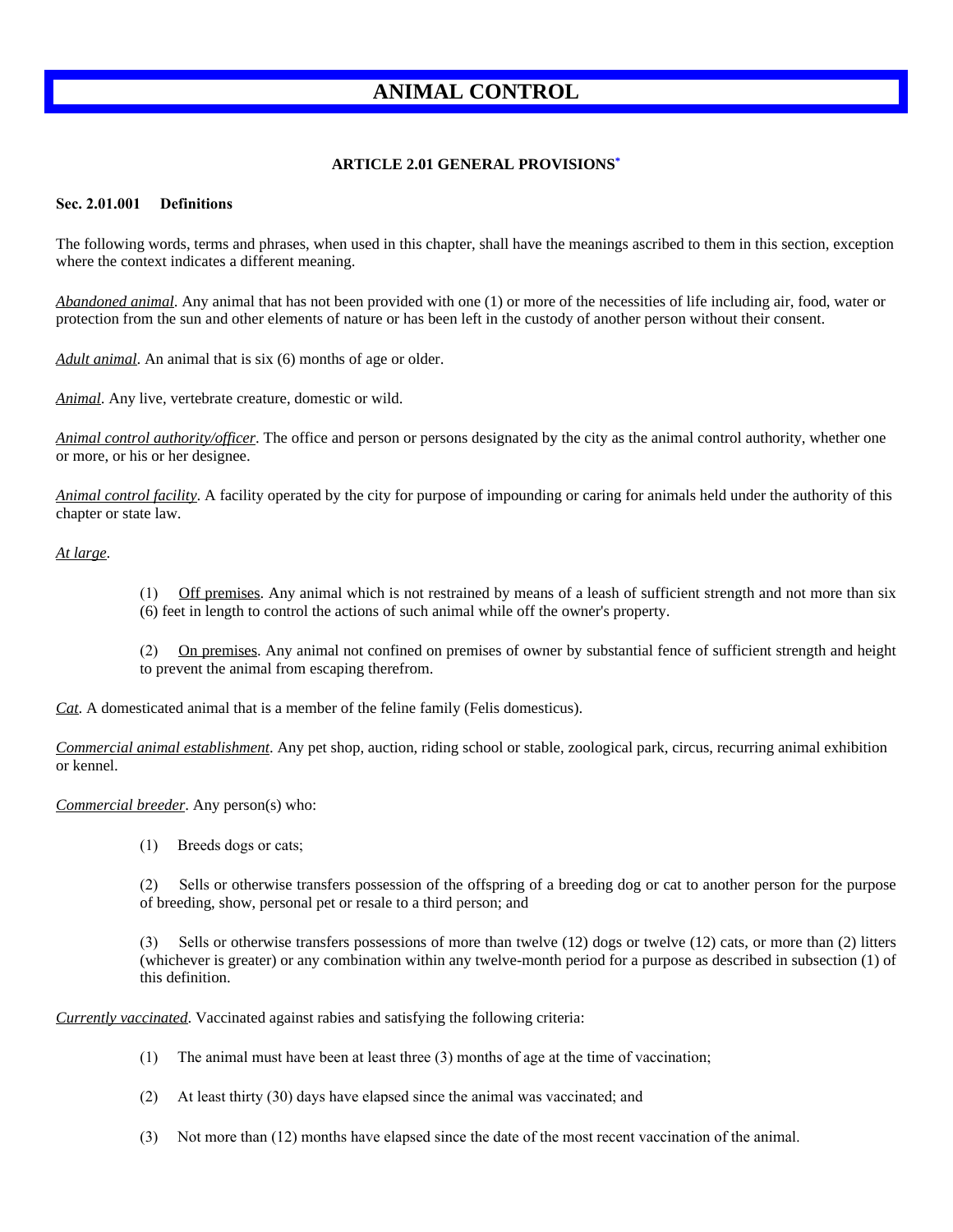*Dangerous animal*. Any animal that inflicts bodily injury on any person or animal subject to the further provisions hereof.

*Dog*. A domesticated animal that is a member of the canine family (Canis familiaris).

*Enforcement officer*. Any person designated by the city to represent and act for the city in the impounding of animals, controlling of animals running at large and as otherwise required to enforce the provisions of this chapter and to enforce all regulations relating to animals as authorized by the state. This person will be a member of the animal control authority or any member of the police department of the city.

*Harboring*. The act of keeping and caring for an animal or providing premises to which the animal returns for feed, shelter or care for a period of three (3) consecutive days.

*Kennel*.

(1) Any lot, building, structure, enclosure or premises where five (5) or more adult animals are kept; and

(2) Any premises wherein any person engages in the business of boarding, breeding, buying, letting for hire, training for a fee, or selling dogs, cats, or other animals.

*Livestock*. All domesticated animals, including but not limited to horses, cows, mules, goats, sheep, pigs, hogs, rabbits, and pigeons, and does not include dogs and cats.

*Micro-chip*. A computer chip that is preprogrammed with a unique alphanumeric combination code which is inserted into the animal.

*Notice/official notice*. Whenever notice is required by the animal control authority or an enforcement officer it shall mean notice by personal service, certified mail return receipt requested, or a written notice left at the entrance to the premises where the animal is harbored.

*Owner*. Any person, trust, partnership, corporation, or any other entity owning, keeping, or harboring one (1) or more animals. An animal shall be deemed to be harbored if it is fed or sheltered for three (3) consecutive days or more. Persons feeding feral cat colonies shall not be construed as owning, harboring, or keeping those cats.

*Pet*. Any animal kept for pleasure rather than utility.

*Restraint*. Secured by a leash, lead, cord, chain or rope six (6) feet or less in length; or secured within a kennel or pen, or secured within the fenced real property limits of its owner, and may not come any closer than six (6) feet to a public walkway or sidewalk when the restraint lead is stretched to full length.

*Secure enclosure*. A fenced pen, kennel or structure that is locked, and is capable of preventing the entry of the general public, including children; is capable of preventing the escape or release of an animal; is clearly marked as containing a quarantined/dangerous animal; and is in conformance with any additional requirements for enclosures, as established and provided in writing to the owner by the animal control authority. Enclosures described are not secure enclosures for animals determined to be dangerous.

*Tract*. A contiguous parcel of land under common use or ownership.

*Undeveloped property*. Any land that is not improved or actually in the process of being improved with residential, commercial, industrial, church, park, school, or governmental facilities or other structures or improvement intended for human use occupancy and the grounds maintained in association therewith. The term shall be deemed to include property developed exclusively as a street or highway or property used for commercial agricultural purposes.

*Vaccination*. An injection of United States Department of Agriculture approved rabies vaccine administered every twelve (12) months or as prescribed by the state board of health by a licensed veterinarian.

*Veterinary hospital/clinic*. Any establishment maintained and operated by a licensed veterinarian for surgery, diagnosis and treatment of diseases and injuries of animals.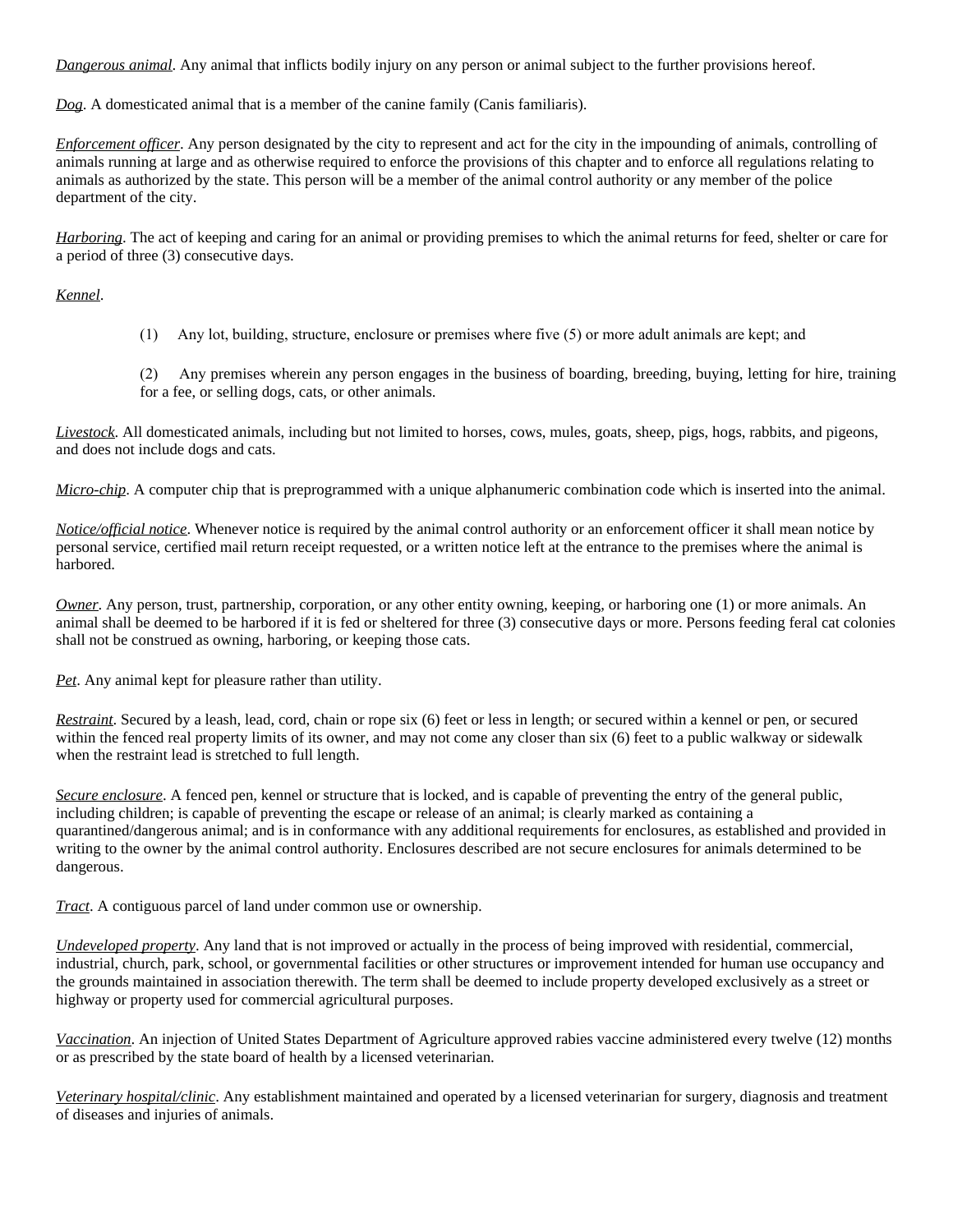*Vicious animal*. Any individual animal that has without provocation attacked or bitten any person or other animal, or any individual animal which the local animal control officer or his/her representative has reason to believe has a dangerous disposition likely to be harmful to humans or other animals.

*Wild/prohibited animal*. Any live animal, other than a common domestic species, regardless of the state or duration of captivity which can be normally found in the wild state, or may pose a potential physical or disease threat to the public or that is protected by international, federal, or state regulations, including those listed in section 822.101 of the Texas Health and Safety Code and the following if not so listed:

> (1) Class Reptillia. Family Heldermatidea (venomous lizards); Family Viperidae (rattlesnakes, copperheads, cottonmouths, other pit vipers and true vipers); Family Elapidae (coral snakes, cobras, mambas, and other elapids); the following listed species of Family Colubridae Dispholidus typus (boomslang), Hydrodynastes gigas (watercobra), Bioga (mangrove snake), and Thelotornis (African twig snake) only; Order Phidia, Family Boidae (racers, boas, water snakes, and pythons); and Order Crocadilla (crocodiles, alligators, caimans, and gavials);

> (2) Class Aves. Order Falconiforms (such as hawks, eagles, and vultures); Subdivision Ratitae (such as ostriches, rheas, cassowaries, and emus); and Order Strigiforms (such as owls);

> (3) Class Mammalia. Order Carnivora, Family Felidae (such as ocelots, margays, tigers, jaguars, leopards, and cougars), except commonly accepted domesticated cats; Family Canidae (such as wolves, wolf-dog hybrids, dingos, coyotes, and jackals), except domesticated dogs; Family Mustelidae (such as weasels, skunks, martins, mink, and badgers) except domestic ferrets (Mustela putorius furo); Family Procyonidae (raccoon); Family Ursidae (such as bears); Order Marsupialia (such as kangaroos, wallabies and common opossums); Order Edentata (such as sloths, anteaters, and armadillos); Order Proboscidea (elephants); Order Primata (such as monkeys, chimpanzees, and gorillas); Order Rodentia (such as porcupines); and Order Ungulata (such as antelope, deer, bison, and camels), unless the Order Ungulata are located on premises which meet the definition of the farm/ranch;

> (4) Animals not listed. Animal control officer may declare any species of animal not listed in this subsection as "prohibited" if the confinement of the animal within the city can be shown to constitute a threat to public health and safety; and does not mean any bird kept in a cage or aviary that is not regulated by international, federal, or state law, or a gerbil, hamster, guinea pig, or laboratory mouse or rat.

*Zoological park*. Any facility other than a pet shop or kennel, displaying or exhibiting one (1) or more species of nondomesticated animals, operated by a person, partnership, corporation, or governmental agency.

# **Sec. 2.01.002 Penalties**

(a) Any person violating any provision of this chapter shall be deemed guilty of a misdemeanor and upon conviction thereof, shall be punished as provided in [section 1.01.009](https://z2codes.franklinlegal.net/franklin/DocViewer.jsp?doccode=z20000011&z2collection=pilotpoint#JD_1.01.009) of this code. Any punishment provided for in the statutes of the state (for example cruelty to animals under section 42.09 of the Texas Penal Code) or civil penalties permitted to be assessed, may be applied whenever a violation hereof is also a violation of state law.

(b) In addition to the penalties provided above, procedures and penalties (both civil and penal) set forth in the laws of the state with regard to the treatment, registration, keeping or use of animals which are permitted to be adopted by municipalities are specifically adopted hereby by the city. Each day a violation continues shall be deemed a separate offense.

(c) The city shall be entitled to pursue all other criminal and civil remedies to which it is entitled under the authority of other ordinances or state law.

## **Sec. 2.01.003 Enforcement**

(a) The provisions of this chapter shall be enforced by any enforcement officer and such persons shall have the authority to issue citations to persons violating the provisions of this chapter.

(b) It shall be unlawful for any owner or person to interfere with an enforcement officer in the performance of his or her duties as prescribed by this chapter.

(c) Those enforcing the provisions hereof shall have the right to pursue and apprehend animals running at large onto private property while enforcing the provisions of this chapter and shall not be guilty of trespass while doing so.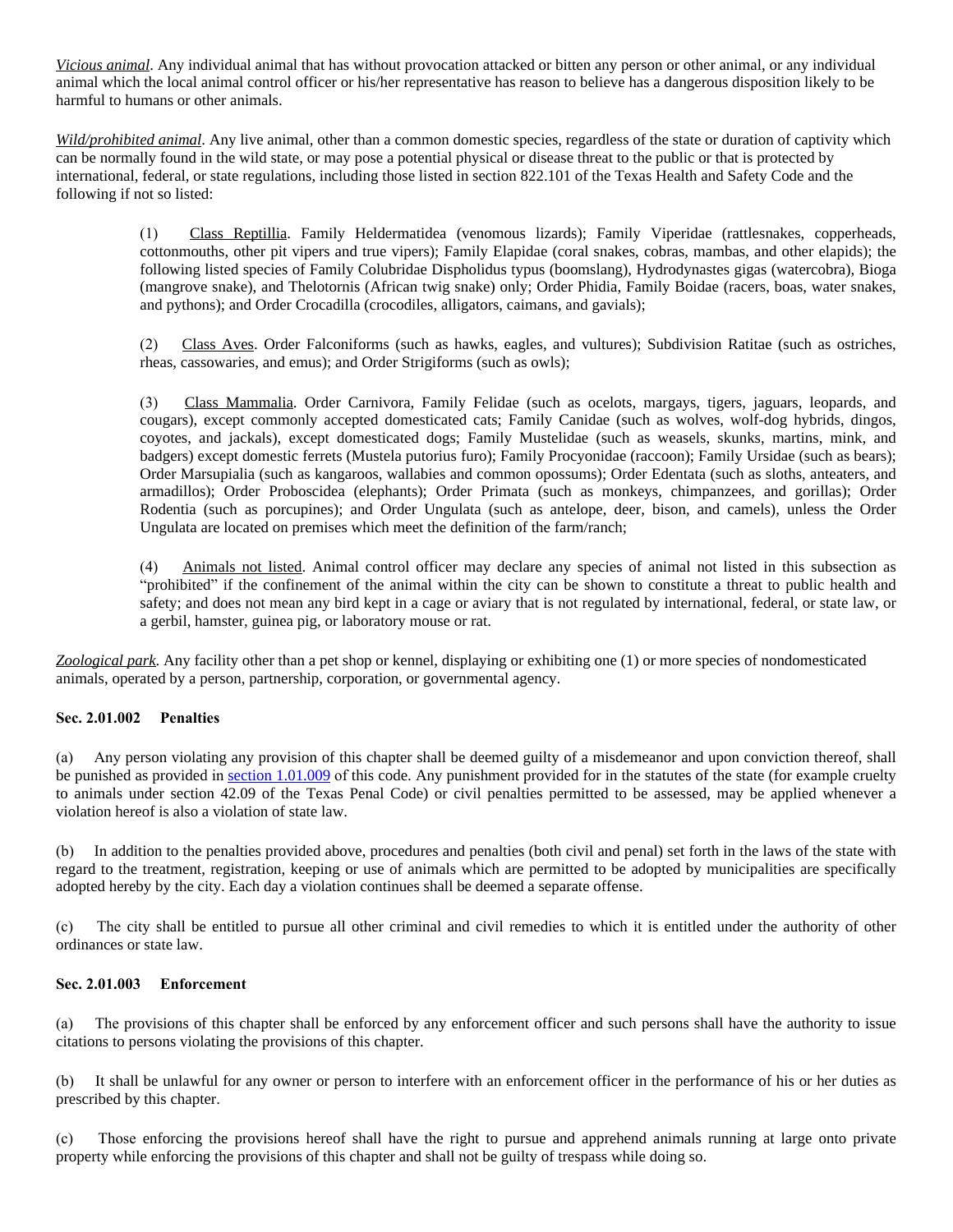#### **Sec. 2.01.004 Payment of fees**

(a) The city secretary or his/her designee shall be responsible for collecting all fees established and levied in accordance with this chapter. The chief of police or his or her designee shall have the authority to refund or waive fees under this chapter. Any refund or waiver of fees shall be documented by the chief of police or his or her designee. All fees applicable hereunder shall be established by ordinance of the city council, and are set forth in the [section 2.01.005](https://z2codes.franklinlegal.net/franklin/DocViewer.jsp?doccode=z20000026&z2collection=pilotpoint#JD_2.01.005).

(b) Fees imposed by this chapter shall not be required for dogs trained to assist auditory or visually impaired persons or for government police dogs.

#### **Sec. 2.01.005 Fees**

(a) Impoundment: Shall be charged in accordance with the contractual agreement between the city and the service provider for animal control services, as amended.

(b) Boarding fees: Shall be charged in accordance with the contractual agreement between the city and the service provider for animal control services, as amended.

(c) City registration: Shall be as set in the [fee schedule](https://z2codes.franklinlegal.net/franklin/DocViewer.jsp?doccode=z20000088&z2collection=pilotpoint#JD_Fee%20Schedule) of this code.

(d) City manager has the option to lower the registration fee at city's rabies clinic.

#### **Sec. 2.01.006 Animal advisory committee**

(a) There is hereby created an animal shelter advisory committee. The committee shall be composed of seven (7) persons with the following qualifications: one licensed veterinarian; one animal welfare organization representative; one city official; one city animal shelter employee; and three (3) at-large persons. Persons appointed to such positions by the city council shall serve for a term of two (2) years, so long as they do not fail to attend more than two (2) meetings of the committee in succession. In that event, or in event of a resignation from the committee, the city council shall name a successor from the same representative group.

(b) The committee shall meet at least three (3) times each year and shall perform the following duties: This committee adopts procedural rules, as it shall deem necessary to govern its meetings and work effectively to review, revise, and recommend that the appropriate animal shelter laws approved are implemented pursuant to the Texas Health and Safety Code section 823.005. Committee meetings will be scheduled three times per year.

# **Sec. 2.01.007 Restraint of animals**

It shall be unlawful for any owner or person to allow an animal to be at large. All animals shall be kept under restraint. It shall be a defense to the six-foot length restriction under the definition of at large if the animal is participating in an organized training or demonstration event, in which case the animal must be restrained by a leash or chain of sufficient strength and length to control the animal's actions, and it shall also be a defense to the six-foot limitation of the length of the leash, when the animal and the person accompanying it are not in reasonable proximity to any other person or animal, or when such other person or persons in the vicinity consents to the use of a longer leash, and it shall be a defense to the six-foot limitation of the length of the leash if an animal which is not confined or restrained is in a public area designated and posted for the free run or play of animals.

**State law reference–**Restraint, impoundment and disposition of dogs and cats, V.T.C.A., Health and Safety Code, sec. 826.033.

#### **Sec. 2.01.008 Impoundment of animals**

(a) The animal control authority or any enforcement officer may take up and impound any animal found at large or otherwise in violation of this chapter. If the owner, keeper, or harborer of such animal is known or can be readily ascertained the animal control officer shall notify him by telephone, personal service, certified mail, or door tag not later than twenty-four (24) hours following the beginning of the next business day after such impoundment or after obtaining owner information.

(b) If impoundment of a dangerous animal is being attempted away from the premises of the owner and the impoundment cannot be made with safety, the animal may be destroyed without notice to the owner or harborer. If an attempt is made to seize or impound a dangerous animal from the premises of the owner or harborer and the impoundment cannot be made with safety, the owner or harborer will be given twenty-four (24) hours' notice that if the said animal is not surrendered to the animal control division for impoundment within said twenty-four-hour period, then the animal will be destroyed wherever it is found. Notice under this section shall be in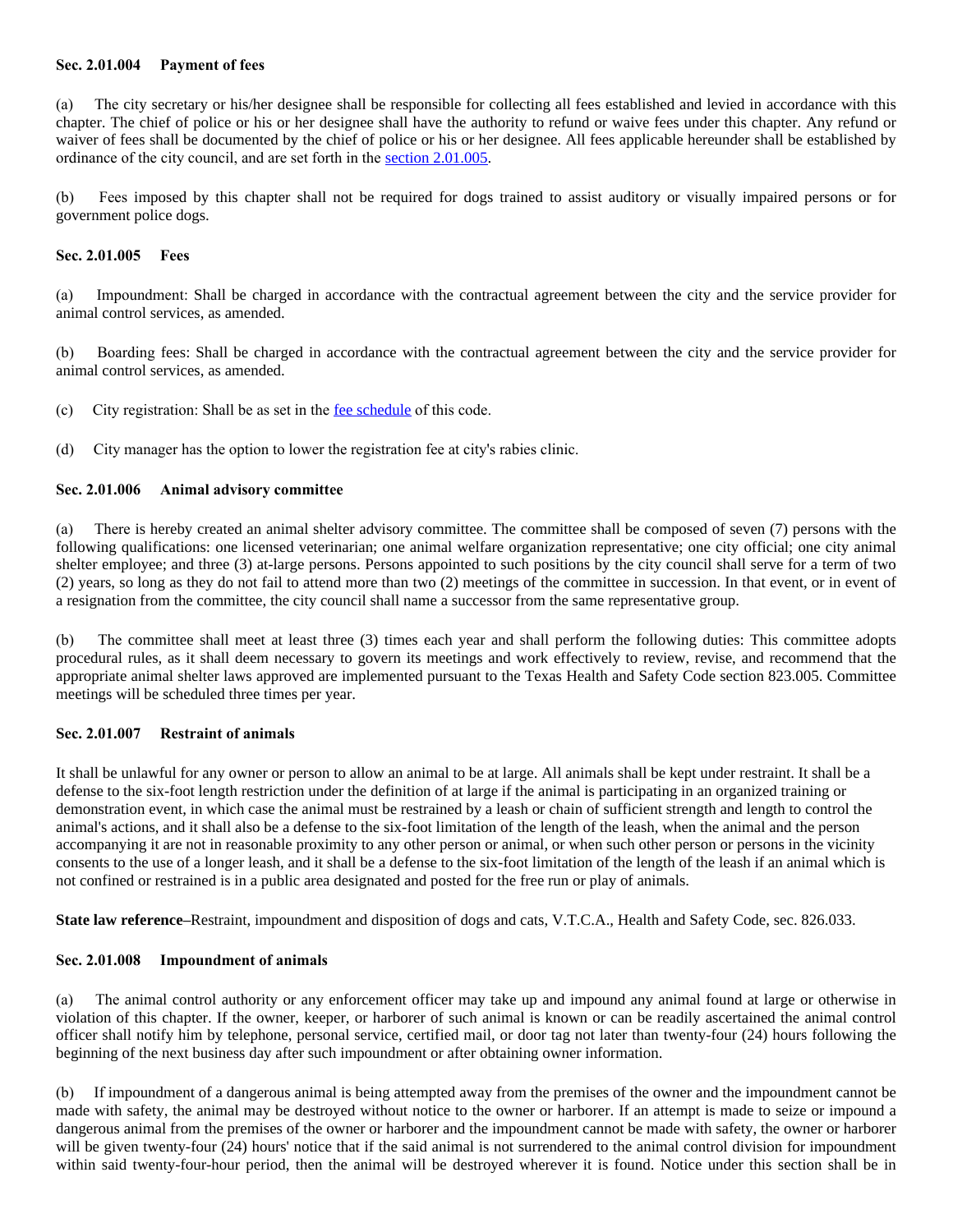writing. A written notice left at the entrance to the premises where the dangerous animal is harbored will be considered valid notice under this section. In lieu of surrendering the animal to animal control, an owner may permanently remove said animal from the city, if written proof of destination is provided to the animal control authority.

(c) The owner, keeper, or harborer of any animal impounded under this section may redeem same within five (5) weekdays following notification of the person listed on the city's tag application or within five (5) weekdays following impoundment if there is no city tag on the animal at the time of impoundment, by payment of applicable impounding fees and boarding fees as established by the city council, and by providing proof, as may be required by the animal control authority of the ownership or right to possession of the animal.

(d) Any person desiring to adopt an impounded cat or dog, or other animal identified as adoptable by the animal control officer may do so upon payment of the applicable fee as established by city council. The decision as to whether or not an animal may be adopted by any particular person or entity is exclusively within the discretion of the animal control authority.

(e) Any owner or person redeeming an animal from the animal control authority must have the animal vaccinated and registered with the city within five (5) days of the release of the animal unless registration and vaccination are then effective and valid.

(f) Any owner or person adopting an animal from the animal control authority must have the animal vaccinated and registered with the city within five (5) days of the release of the animal.

(g) The city shall comply with all sterilization laws as set forth in chapter 828, Texas Health and Safety Code. Any impounded animal adopted from the animal control facility, if not sterilized and vaccinated must be sterilized and vaccinated.

(h) All impounded animals not redeemed within the above-described five (5) weekdays may be destroyed in a humane manner by the animal control authority. No animal may be adopted or sold for purposes of research.

Any owner or person redeeming an unsterilized animal from the animal control authority, for the fifth time within any twelveconsecutive-month period or for the second time within any twelve-consecutive-month period for any animal which has been determined to be a dangerous animal must have the animal sterilized.

**State law references–**Restraint, impoundment and disposition of dogs and cats, V.T.C.A., Health and Safety Code, sec. 826.033; quarantine and impoundment facilities generally, V.T.C.A., Health and Safety Code, sec. 826.051 et seq.

# **Sec. 2.01.009 Animal control records**

(a) It shall be the duty of the animal control officer to keep the records of the animal control department, which records shall consist of records concerning impoundment and disposition of animals coming into custody, bite cases, adoption and vaccination and sterilization records for all animals adopted or released from the city's animal shelter.

(b) It is expressly provided that the personal information about any individual that sterilizes or vaccinates an animal through or by agreement with the city or adopts an animal from the city shall remain confidential and shall not be subject to public disclosure. This personal information shall include the identity of the person sterilizing, vaccinating or adopting an animal, the name of the new owner of an animal adopted, those persons' addresses, telephone numbers, driver's license numbers or other personally identifying information. Further, such other information may be declared confidential by state or federal law including the provisions of chapter 826 of the Texas Health and Safety Code, as may be amended from time to time, and shall not be subject to public disclosure.

#### **Sec. 2.01.010 Protection of animals**

(a) Chickens or ducklings younger than eight (8) weeks of age may not be sold in quantities of less than ten (10) to a single purchaser except if the animals are sold as part of a sanctioned FFA or 4H project.

(b) No person shall knowingly expose any known poisonous substance, whether mixed with food or not, so that the same may be eaten by any pet or domestic animal, provided however, that the application of pesticides which are commercially available and which are properly applied to control pests shall not constitute a violation of this section.

(c) No owner or person shall:

(1) Deprive an animal of sufficient good and wholesome food or water, adequate shelter and protection from weather, veterinary care (when needed to prevent suffering), and humane care and treatment;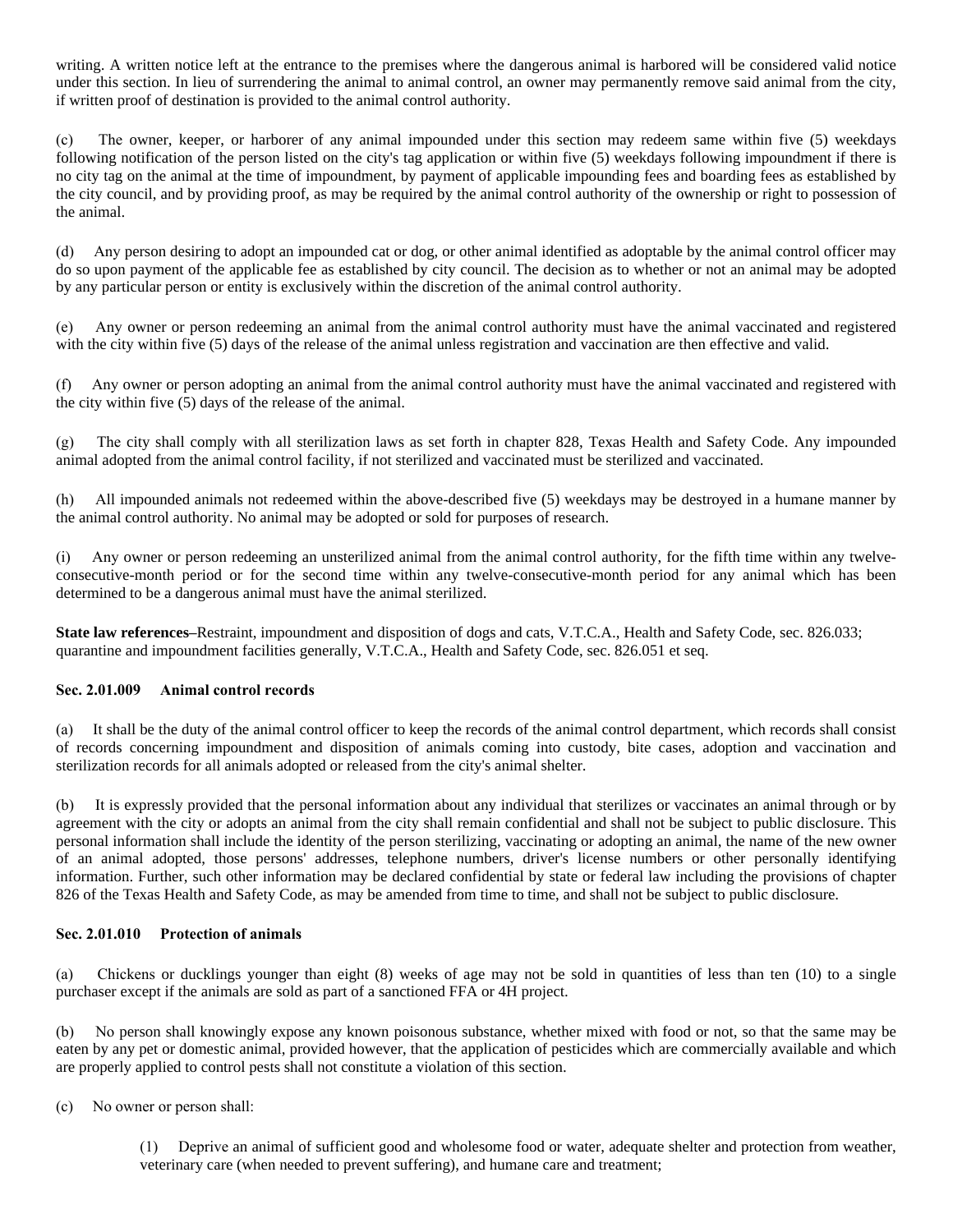(2) Beat, cruelly ill-treat, torment, mentally abuse, overload, overwork or otherwise abuse an animal, or cause, instigate or permit any dog fight, cock fight, bull fight, or other combat between animals or between animals and humans; or

(3) Abandon any animal in their custody.

(d) No person shall transport or carry on any public roadway any animal in a motor vehicle unless the animal is safely enclosed within the vehicle, and if traveling in an unenclosed vehicle the animal shall be confined by a vented container or cage, or by chain, rope or other device cross-tied to prevent the animal from falling or jumping from the motor vehicle or from strangling on a single leash.

(e) No owner or person shall leave any animal in any standing or parked vehicle in such a way as to endanger the animal's health, safety or welfare. Any animal control officer or police officer is authorized to use reasonable force, including the breaking of a side window, to remove an animal from a vehicle whenever it appears the animal's health, safety or welfare is or soon will be endangered. If the life of the animal is in immediate danger, said animal may be impounded in the discretion of the animal control officer.

(f) The animal control authority may liberally utilize the authority granted by section 821.022 of the Texas Health and Safety Code to seize any animal, if the animal control authority has reason to believe that an animal has been or is being cruelly treated. Seizure of the subject animal prior to receiving a warrant is hereby authorized if such a delay endangers the life or if it would unreasonably prolong the suffering of the subject animal requiring veterinary care.

(g) No owner or person shall sell, trade, barter, lease, rent, give away, or display for a commercial purpose, any live animal, on any roadside, public right-of-way, commercial parking lot, or any flea market. Pilot Point Adopt-A-Pet is exempted.

# **Sec. 2.01.011 Public nuisances**

(a) It shall be unlawful and constitute a public nuisance for any person to maintain any animal or fowl in such a manner or allow any pen, enclosure, yard or similar place used for the keeping of animals or fowl to become unsanitary, offensive by reason of odor, or create a condition that is a breeding place for fleas or other vector and which is offensive to persons of ordinary sensibilities residing in the vicinity thereof or is determined to be a public nuisance by any enforcement officer.

(b) It shall be unlawful and constitute a public nuisance for any person to maintain any animal or fowl that repeatedly roams at large in violation of this chapter on public or private property, attacks another animal(s) or damages public or private property.

(c) It shall be unlawful and constitute a public nuisance for the owner of any animal to allow any excreta deposited by his animal to remain on public or private property. The creation of any condition injurious to public health caused by the lack of or improper disposal of animal waste will also be considered a violation of this section.

(d) Subject to the noise ordinance of the city, it shall be unlawful and constitute a public nuisance to keep any animal which, by causing frequent or long continued barking, howling, crowing, meowing, or other noise shall disturb any person of ordinary sensibilities residing in the vicinity of the premises where the animal is kept, housed or harbored.

(e) It shall be unlawful for any owner or person to allow any animal to remain a public nuisance as defined herein.

(f) It shall be unlawful to keep or harbor more than three (3) dogs and three (3) cats in the aggregate six (6) months of age or older on any premises used or zoned for residential purposes, unless otherwise restricted by the zoning ordinance.

- (g) It shall be unlawful for any owner or person to allow any animal to run at large.
- (h) Swine is prohibited from the city limits.

# **Sec. 2.01.012 Keeping of bees**

(a) It is unlawful for any person to keep, or allow to be kept, bees in such a manner as to deny the reasonable use and enjoyment of adjacent property or endanger the personal health, safety and welfare of the inhabitants of the city. Honeybees may be kept if the following conditions are met: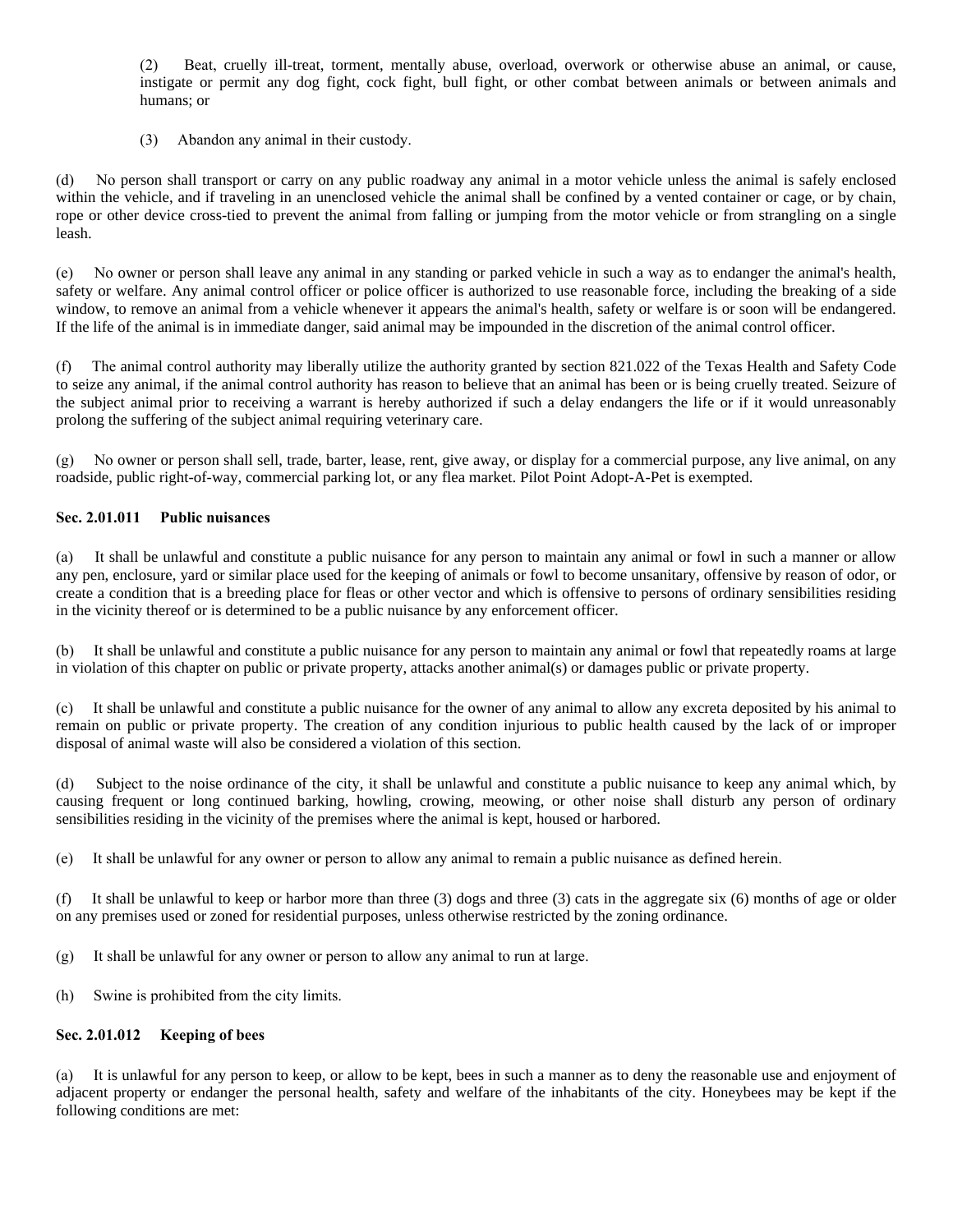(1) All hives shall be located a minimum of one hundred and fifty feet (150') from any inhabited dwelling other than that of the person keeping such bees;

- (2) No more than three (3) hives shall be allowed on lots or tracts of land less than one (1) acre in area; and
- (3) There is an adequate source of water within twenty feet (20') of all hives.

(b) Any hive contaminated with or known to have Africanized honeybees (killer bees) shall be destroyed by a qualified beekeeper at the owner's expense.

# **Sec. 2.01.013 Traps**

(a) Only humane live-animal traps may be used for capturing animals roaming, unrestrained in the city. The use of steel jaw traps to apprehend animals is prohibited. As an exception to this section, governmental agencies and entities shall be permitted to use such traps and equipment as necessary and permitted by state law or regulation.

(b) No person shall remove, alter, damage, or otherwise tamper with a trap or equipment set out by the animal control authority.

#### **Sec. 2.01.014 Humane care**

Any person, owner, handler, keeper of a cat or dog must provide humane conditions for such animals as follows:

(1) Enclosure. Any dogs confined within a fenced yard must have at least 100 square feet for two dogs maximum for the animal's use and exercise. Where dogs are kept or housed on property without a fenced yard, the owner of such dogs, or persons having custody of such dogs, shall provide an enclosure containing not less than 100 square feet for two dogs maximum for the animal's use and exercise. Such enclosure shall be constructed of chain-link fencing or similar type materials with all four sides enclosed. The enclosure shall be of sufficient height to prevent the dog from escaping from such enclosure. The top of the enclosure shall be covered with materials to provide the dog with shade and protection from the elements.

(2) Shelter. The owner or other person having custody of an animal must provide a shelter for the animal. The shelter must be constructed and maintained in such a manner to allow the animal to remain dry and protected from the elements including sun. Such shelter shall be fully enclosed on three sides, roofed and have a solid floor with bedding appropriate to the season. The entrance to the shelter shall be flexible to allow the animal's entry and exit, and sturdy enough to block entry of wind and rain. The shelter shall be small enough to retain the animal's body heat and large enough to allow the animal to stand and turn comfortably. The enclosure shall be structurally sound and maintained in good repair.

(3) Food/water. The owner or other person having custody of an animal must provide wholesome and nutritious food appropriate for the age and size of the animal. Fresh clean water must be available at all times. The water container must be of adequate size and affixed in a manner such that it cannot easily be accidentally emptied.

(4) If the enforcement officer determines that any owner, harborer or keeper of an animal is in violation of these provisions relating to the humane care of the animals, he or she will notify the owner, harborer or keeper of the animal of the violation by door tag, personal service or certified mail to immediately remedy the violation, and specifying a time for compliance, not to exceed three (3) days following which, if the person has not complied with the requirements of the enforcement officer, the person may be found guilty of a violation of this chapter. After the second conviction within any six-month period, the enforcement officer may apply to the municipal judge for a warrant to seize such animal. The animal will be impounded at the city animal control facility. The municipal judge will hold a hearing and determine the disposition of the impounded animal which shall be, in the judge's determination, to the owner of the animal, to a humane organization designated by the animal control officer, or to the city animal control facility for humane destruction, which destruction shall occur following any required appeal period has expired.

**State law references–Cruelty to nonlivestock animals, V.T.C.A., Penal Code, sec. 42.092; disposition of cruelly treated animals,** V.T.C.A., Health and Safety Code, sec. 821.021 et seq.; cruelty to livestock animals, V.T.C.A., Penal Code, sec. 42.09.

# **ARTICLE 2.02 PERMITS[\\*](https://z2codes.franklinlegal.net/franklin/DocViewer.jsp?doccode=z20000028&z2collection=pilotpoint&showInToc=false#z2Code_z20000028)**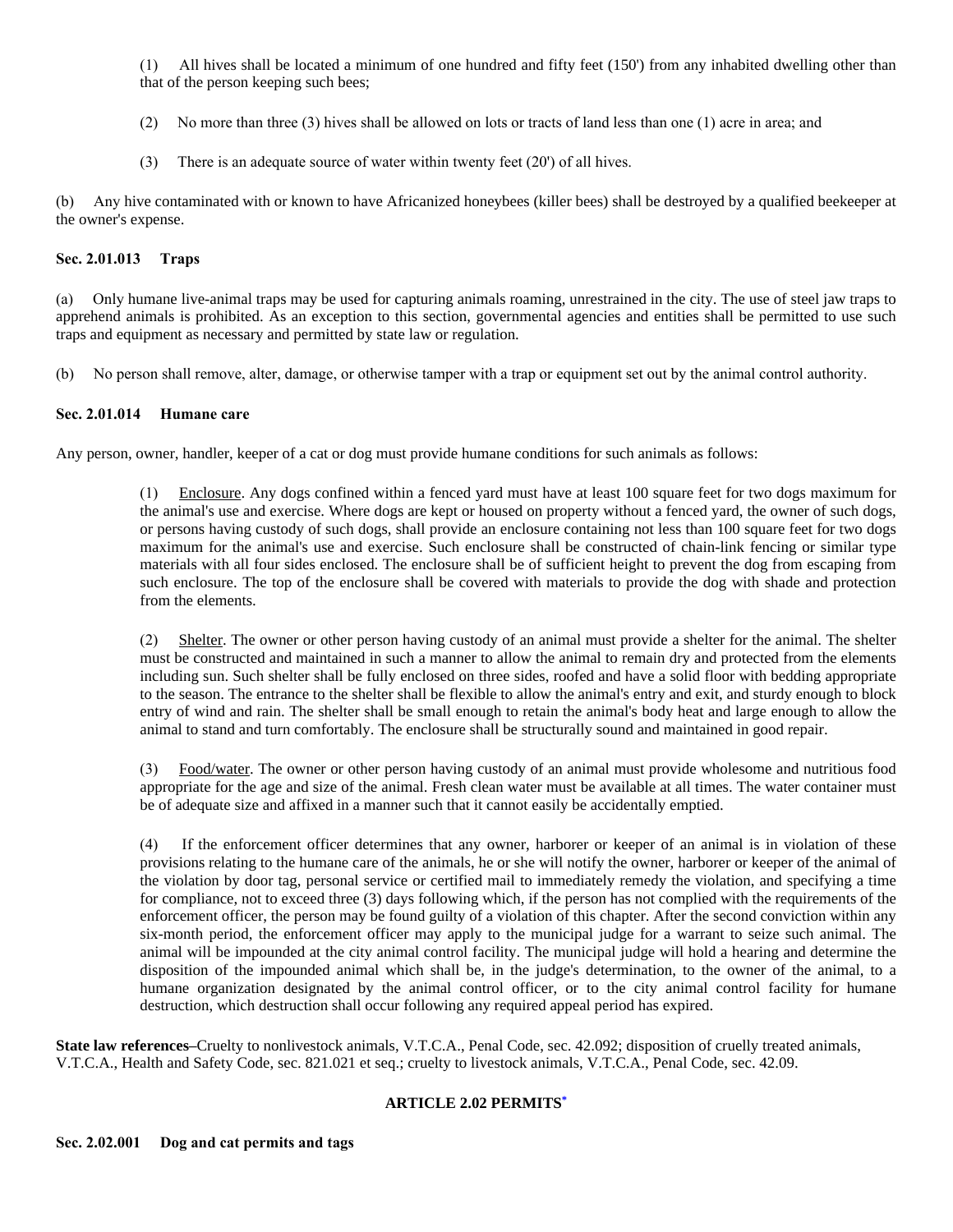(a) It shall be unlawful for any person to own, keep or harbor any dog or cat, within the city, unless a current registration tag has been issued for such animal in accordance with this section.

(b) The owner, keeper or harborer of any dog or cat within the city shall make application to the animal control authority of the city for a registration tag for such dog or cat. Such application shall contain information on the dog's or cat's description, including whether the animal is neutered or spayed, date of vaccination, and name, address and telephone number of the owner, keeper or harborer. The owner, keeper or harborer shall also present to the animal control authority of the city a current certificate of vaccination issued for such dog or cat in accordance with [section 2.03.001](https://z2codes.franklinlegal.net/franklin/DocViewer.jsp?doccode=z20000026&z2collection=pilotpoint#JD_2.03.001).

(c) The application described in this section shall be accompanied by the appropriate fee, and an application shall not be complete unless accompanied by said fee.

(d) Registration shall be co-terminus with the current rabies vaccination certificate.

(e) Upon the owner's compliance with the above provisions of this section, the animal control authority or his or her representative shall register the dog or cat and issue a metal registration tag, which shall be attached to the dog's or cat's collar, and which shall be worn by the dog or cat at all times.

(f) If a tag issued under this section is lost or stolen, it may be replaced by payment of the appropriate fee.

(g) Any false statement in a rabies certification under this section shall be a violation of this chapter and shall render the tag issued for such dog or cat null and void, and the subject animal shall then be subject to being impounded in accordance with the provisions of this chapter.

(h) It shall be unlawful for any person to permit any animal subject to the terms hereof to be in a public place without its own tag, issued pursuant to a then current tag, secured to the animal or to transfer or use any tag for any animal other than the animal for which it was issued.

#### **Sec. 2.02.002 Exemptions**

The following are exempt from permit and tag requirements:

(1) Veterinary hospitals/clinics and government operated control facilities or shelters;

(2) An animal brought into the city for not more than 10 days for breeding, trial or show provided the person in possession of such animal prove current vaccination for such animal;

(3) A circus, carnival or zoo that is licensed under the federal Animal Welfare Act (7 U.S.C. section 2131 et seq.) and that furnishes proof to the enforcement officer that an inspection by the federal agency administering that act has been performed within the previous calendar year;

(4) A zoo that is operated by a political subdivision of the state or that is accredited by the American Association of Zoological Parks and Aquariums, provided that its accreditation is current;

(5) Farm/ranch premises where non-indigenous ruminates are bred and raised as to such non-indigenous ruminates; and

(6) An organization sponsoring, and all persons participating in exhibitions or domestic livestock shows and rodeos or horse racing as to the animals exhibited or raced.

#### **Sec. 2.02.003 Permit revocation**

The enforcement officer may revoke the permit of any animal regulated by this chapter if the animal is found not to comply with this chapter or is found in circumstances which do not comply with any law governing the protection and keeping of animals.

#### **ARTICLE 2.03 RABIES CONTROL[\\*](https://z2codes.franklinlegal.net/franklin/DocViewer.jsp?doccode=z20000029&z2collection=pilotpoint&showInToc=false#z2Code_z20000029)**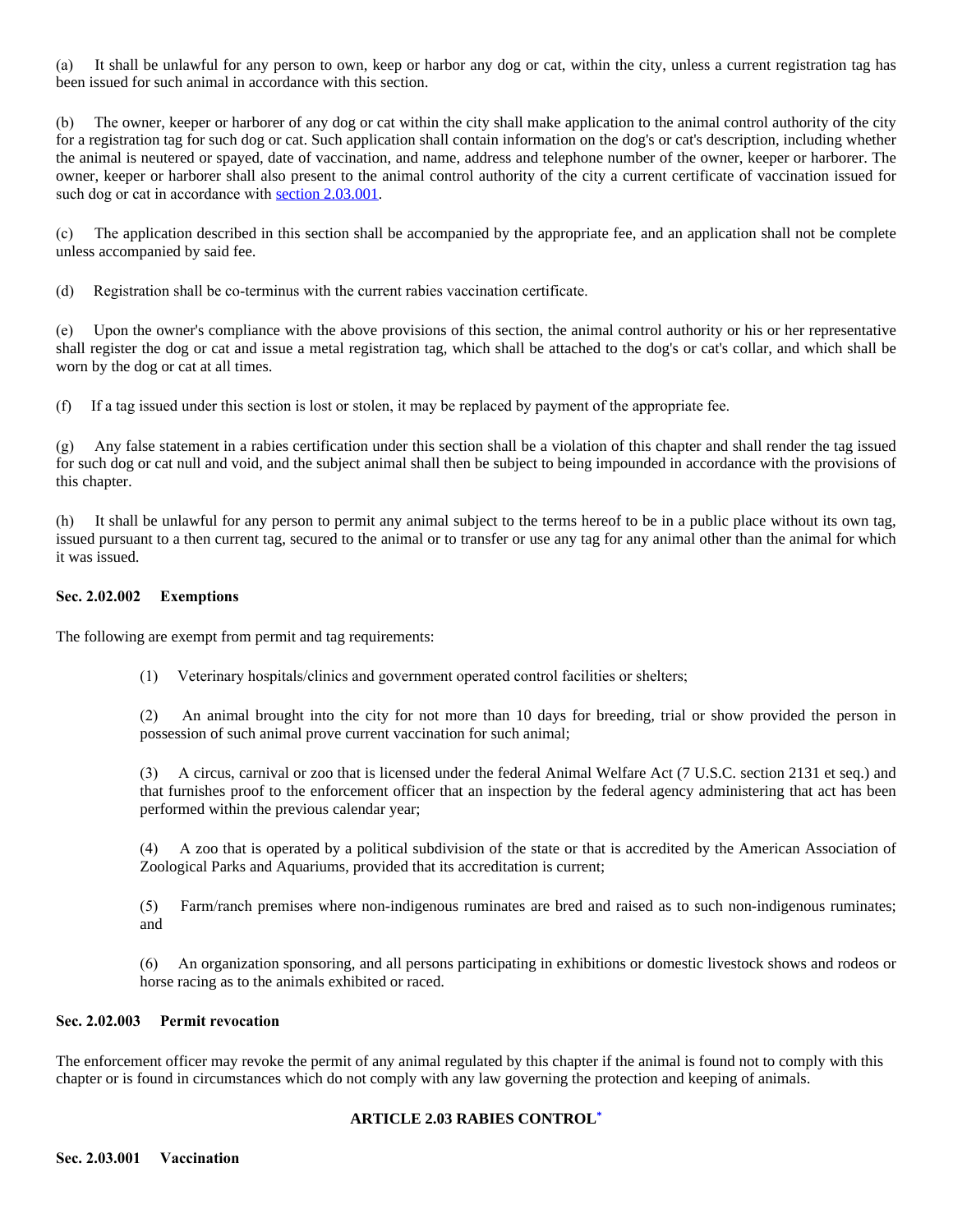The owners of all animals capable of transmitting rabies except goats, sheep, horses and cows, shall have such animals vaccinated before such animal reaches the age of four (4) months and before every twelve (12) months thereafter or as prescribed by the board of health against rabies with a vaccine approved by the United States Department of Agriculture and administered by a licensed veterinarian, who shall issue to the owner of the animal a vaccination certificate. The owner shall retain such certificate until the vaccination is renewed. At the time of vaccination, a metal tag shall be issued by the veterinarian showing the name of the veterinary clinic, the tag number, and the year of issuance. Such vaccination tag shall be worn by the animal for which it was issued in the same manner as and with the same requirements as the tag issued for an animal's annual permit as described above

#### **Sec. 2.03.002 Report; citywide quarantine**

(a) It shall be the duty of the owner or harborer of any animal or practicing veterinarian to report to the animal control authority all suspected cases of rabies. The report shall be made immediately upon diagnosis or suspicion of rabies in animals.

(b) Should a potential outbreak of rabies within the city be suspected and the danger to the public safety from rabid animals be urgently imminent, the animal control authority, the health officer of the city, or city manager may issue a quarantine order covering a period of 10 days ordering persons owning, keeping, or harboring dogs, cats or other animals to muzzle the same or confine them for such time as may be specified in such quarantine proclamation. Upon the issuance of such order and posting notice of the same in the same location as notices of city council meetings is posted, persons owning or harboring such animals shall confine them to premises unless they are effectively muzzled and under the control of an adult person by leash, cord, chain, or rope. Animals found at large in violation of this subsection may be destroyed by an enforcement officer if such officer is unable with reasonable effort to apprehend such animals for impoundment. The city council may extend, revise or revoke such order, as it determines.

#### **Sec. 2.03.003 Bites by animals; quarantine**

(a) The enforcement officer may investigate reports in which animals have bitten persons or animals. It shall be the responsibility of such officer or other officer if he or she is not the investigating officer, to obtain details on the bite cases and to conduct a follow-up investigation of the biting animal, if he or she so determines, to determine if it is suffering from rabies.

(b) The enforcement officer shall determine whether or not the animal suspected of biting is to be placed under quarantine and watched to determine if the animal is capable of transmitting or exposing humans or other animals to rabies. The quarantine for all animals shall be for a period not less than 10 days.

(c) The owner of the animal required to be quarantined under subsection (b) shall surrender the animal to the enforcement officer immediately, or otherwise arrange for the officer to pick up and retain such animal, in a separate kennel at the animal control facility or in quarters supervised by a veterinarian for the period of the quarantine. After the animal has been released from quarantine, the owner may redeem the animal from the animal shelter or other quarters upon payment of the applicable fees, and verification by the animal control authority that the animal's vaccination and permit are current.

In lieu of animal quarantine at the animal shelter or other quarters, the enforcement officer may authorize the animal to be kept on the owner's premises (residence quarantine) upon the following conditions to be determined in the enforcement officer's sole discretion:

- (1) The animal was currently vaccinated at the time of the bite;
- (2) The animal was not at large at the time of the bite;
- (3) The animal was currently registered with the city at the time of the bite;

(4) When quarantined at home, the animal must be restrained in an area where it will not come in contact with any persons or animals;

(5) The animal must be made available to the animal control authority for periodic inspections at his or her discretion;

(6) The owner agrees to observe the animal for any signs of illness or personality changes and report such changes to the animal control authority;

(7) The animal may not be moved from the quarantine location without prior notification and approval of the animal control authority;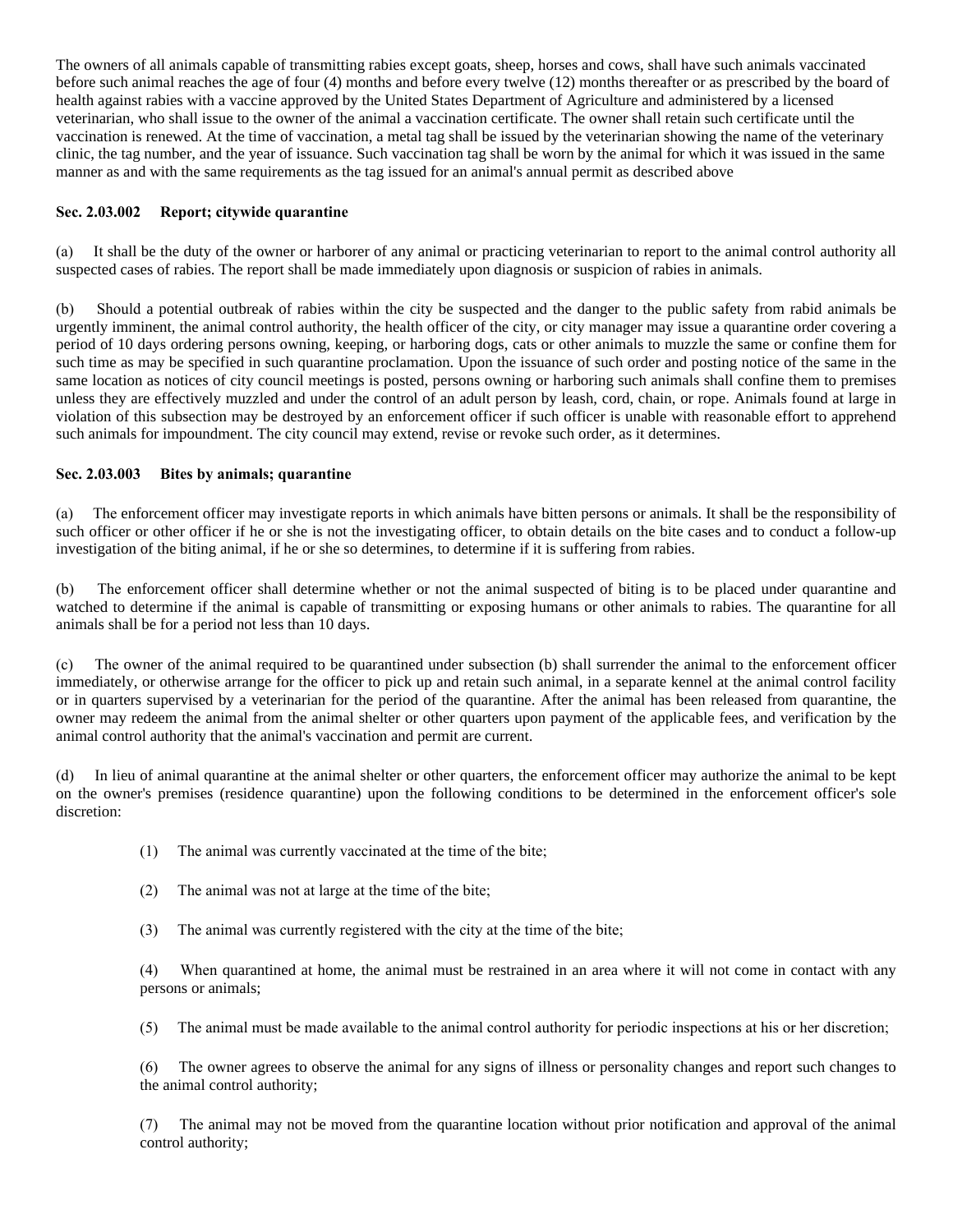(8) The animal will remain under quarantine until the owner is notified that the final health inspection has been made, all outstanding fees are paid, and that the animal has been cleared by the animal control authority. The animal control authority may require a veterinarian's certificate stating that in his or her opinion such animal is not rabid and exhibits no symptoms of rabies, prior to release of the animal from quarantine. Contact may be made by phone, personal service, or certified mail; and

(9) The animal may not receive a vaccination for rabies during the quarantine period. Failure to comply with all of the above conditions of residence quarantine, or as directed by the enforcement officer, is a violation of this chapter and will result in the animal being impounded at the quarantine facility for the duration of the quarantine period.

(e) After the animal has been released from quarantine, the owner will have five (5) days in which to have the animal registered with the city by the purchase of a city registration tag.

(f) It shall be unlawful for any person to interfere with the enforcement of this section or to fail or refuse to surrender to an enforcement officer any animal involved or suspected of being involved in a bite case, or to otherwise fail to refuse to provide for the quarantine of animals as may be authorized by this chapter.

If an owner fails or refuses to surrender an animal to the enforcement officer for quarantine under this chapter, such officer may apply to any judge of the municipal court of the city for a warrant to seize the animal. The officer executing the warrant shall cause the animal to be impounded at the city animal shelter or other facility as the officer shall determine.

**State law references–**Rabies reports and quarantine, V.T.C.A., Health and Safety Code, sec. 826.041 et seq.; quarantine of animals, V.T.C.A., Health and Safety Code, sec. 826.042; release or disposition of quarantined animal, V.T.C.A., Health and Safety Code, sec. 826.043; standards for quarantine and impoundment facilities, V.T.C.A., Health and Safety Code, sec. 826.051 et seq.

# **ARTICLE 2.04 DANGEROUS, VICIOUS AND PROHIBITED ANIMALS**

#### **Sec. 2.04.001 Vicious animal**

(a) Any vicious animal found running at large and endangering the safety of persons and property may be destroyed by the local animal control officer in the interest of public safety if such danger is imminent and a real or apparent necessity exists to destroy such vicious animal.

(b) The animal control officer may order any owner or person having care, custody or control of any vicious animal to take such animal permanently from the city. This order may be appealed in writing within five (5) days of receipt of the order to the judge of the municipal court of the city. The judge of the municipal court may uphold, reverse or modify the order and may stipulate restrictions on the animal as a condition to allow the animal to remain in the city. If the judge of the municipal court upholds the order, the owner or person having care, control or custody shall not bring the animal back inside the city limits. If any animal, the subject of an appeal under this section, has been placed in quarantine, such quarantine shall continue until the appeal, as provided herein, has been exhausted.

(c) If the owner or person who has care, custody or control of a vicious animal fails to remove such animal as provided for in (a) and (b) above, such animal may be impounded and humanely euthanized.

(d) The owner or person having care, custody or control of a vicious or wild animal must report the disposition and relocation of such animal to the local animal control officer in writing, within ten (10) days after the expiration date for removal of such animal from the city. Each day thereafter such information is not provided shall constitute a separate offense.

(e) The local animal control officer shall be authorized to obtain a search and seizure warrant if there is probable cause to believe that an animal ordered removed from the city for being vicious has not been so removed, or in any other violation in which the Texas Code of Criminal Procedure authorizes the issuance of search warrants.

#### **Sec. 2.04.002 Dangerous animals**

(a) The provisions of sections 822.001 through 822.005 (subchapter A,) section 822.011 (subchapter B,) and sections 822.041 through 822.047 (subchapter D) of the Texas Health and Safety Code are hereby adopted and incorporated in this code as though the same were fully set out herein. Any future modifications of such laws of the state shall automatically be incorporated herein. References herein to any of said sections will mean the relevant sections of the Texas Health and Safety Code. A copy of the current provisions is attached to Ordinance 072-07-2009 as exhibit A.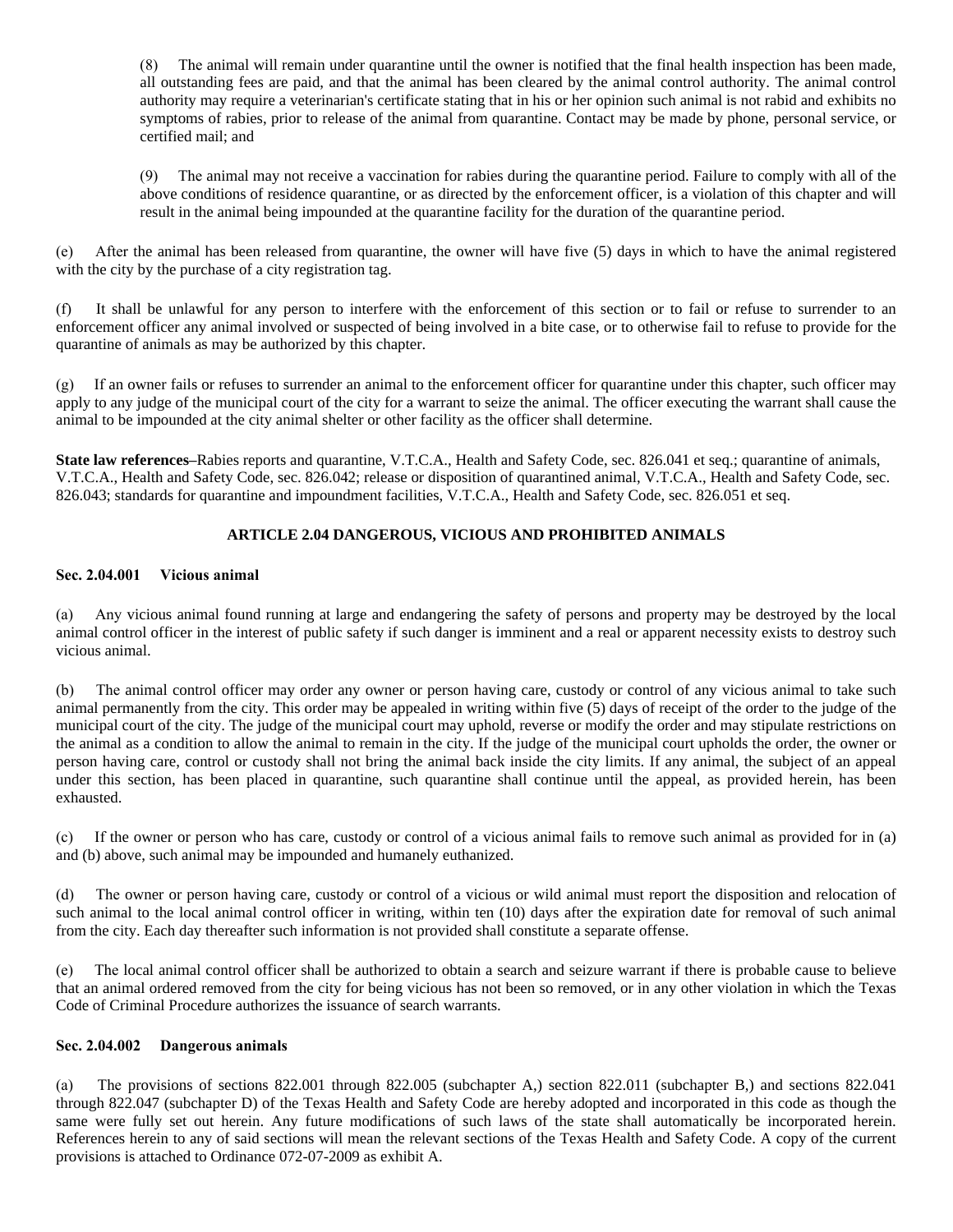(b) Whenever in the above-incorporated sections reference is made to the animal control authority, it shall refer to the animal control authority of the city or any enforcement officer as defined in [section 2.01.001](https://z2codes.franklinlegal.net/franklin/DocViewer.jsp?doccode=z20000026&z2collection=pilotpoint#JD_2.01.001) above.

(c) The definition of "dangerous dog" contained in section 822.041 is hereby modified to include attacks on or injuries to other animals as well as persons, and such definition and the provisions of such sections shall include and be applicable to all animals in addition to dogs, but shall not be construed to permit animals to be kept where otherwise prohibited.

(d) The time period for compliance with the requirements of section 822.042 is hereby amended to seventy-two (72) hours, provided that the animal shall be immediately restrained as required in said section. An owner of a dangerous dog may, as an alternative to the provisions of section 822.042, remove the dangerous animal from the city limits or surrender the animal for humane destruction or have the same performed within twenty-four (24) hours after learning that the animal is dangerous or upon quarantine clearance, whichever is later.

(e) The liability insurance required under section 822.042 is to be in an amount of at least \$500,000.00 and shall be for bodily injury or property damage.

(f) Any animal that has been determined to be dangerous, and is not destroyed, shall have inserted into the animal a micro-chip by a licensed veterinarian within two hundred forty (240) hours from the date the animal is registered with the animal control authority as a dangerous animal at such owner's expense. The chip shall contain an alphanumeric combination code which code shall be provided to the animal control authority.

(g) Within 10 days from the determination that an animal is dangerous, the owner of the animal must furnish proof of microchipping to the animal control authority on a forms furnished by the city and make the animal available, at the city's animal control facility, for scanning so the animal control authority can verify the code. Failure to micro-chip, show proof of micro chipping, or make the animal available for scanning shall constitute separate offenses.

(h) All owners of dangerous animals shall provide to the city two (2) color photographs of the animal in two (2) different poses showing the color and approximate size of the animal.

The owner of a dangerous animal is required to have the animal wear, at all times, the dangerous animal registration tag provided by the animal control authority.

(j) No dangerous animal may be kept on a porch, patio, or in any part of a house or structure, even if restrained, that would allow the animal to exit such building of its own volition. In addition, no dangerous animal may be kept in a house or structure when the windows are open or when screen windows or screen doors are the only obstacles preventing the animal from exiting the structure.

(k) No person shall permit a dangerous animal to go outside its secure enclosure unless such animal is securely leashed with an eighteen-inch traffic lead. No person shall permit a dangerous animal to be kept on a chain, rope, or other type of leash outside its secure enclosure unless a person is in immediate physical control of the leash. Such animal shall not be leashed to inanimate objects such as trees, posts, or buildings.

All owners of dangerous animals within the city shall display in a prominent place on their premises a sign easily readable by the public using the words "Beware - Dangerous Animal"; the sign is to be no smaller than twelve (12) inches by twelve (12) inches and shall not exceed eighteen (18) inches by twenty-four (24) inches in size. In addition, a similar sign shall be posted on the kennel or pen of such animal.

(m) All owners of registered dangerous animals shall, within ten (10) calendar days of the occurrence, report the following in writing to the animal control authority:

- (1) Removal from the city, or death of said animal;
- (2) Written proof of new address if animal is sold and/or moves within the city.

(n) The new owner of a dangerous animal shall pay a registration fee established by city council, and the animal control authority shall issue a new dangerous animal registration tag.

(o) An owner of a dangerous animal shall notify the animal control authority of any attack the animal makes on any person or any animal.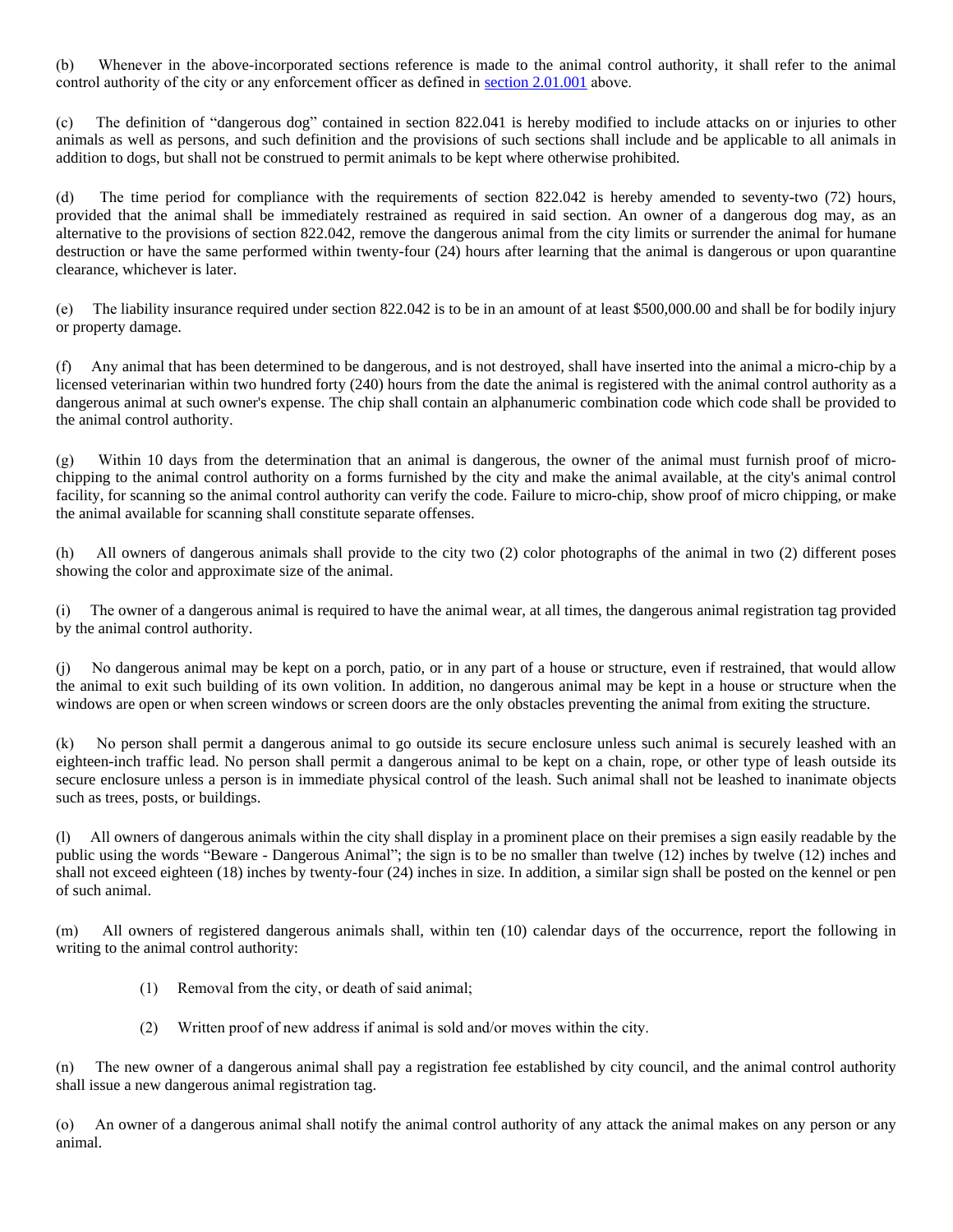(p) A dangerous animal may be destroyed during an attempt to seize or impound the animal, if impoundment cannot be made with safety, wherever the impoundment is attempted without liability to an owner of a dangerous dog.

> (q) (1) Should any person, other than an enforcement officer desire to file a complaint concerning an animal which is believed to be a dangerous animal, a sworn, written complaint must first be filed with the enforcement officer or police department of city containing:

- (A) Name, address and telephone number of complainant and other witnesses;
- (B) Date, time, and location of any incident involving the animal;
- (C) Description of the animal;
- (D) Name, address, and telephone number of the animal's owner, if known;

(E) A statement describing the facts of death or serious bodily or animal injury upon which such complaint is based; and

(F) A statement describing any incidents where the animal has exhibited dangerous propensities in past conduct, if known.

(2) After a sworn complaint is filed, it shall be referred to the enforcement officer and/or municipal court for processing and hearing in accordance with the provisions of the above-referenced sections of the Texas Health and Safety Code.

**State law reference–**Authority of city to regulate the keeping of dangerous dogs, V.T.C.A., Health and Safety Code, sec. 822.041 et seq.

#### **Sec. 2.04.003 Wild/prohibited animals**

(a) No owner shall keep or permit to be kept on his premises or premises under his control any wild/prohibited or dangerous animal for sale, display, or for exhibition purposes, whether gratuitously or for a fee. This section shall not be construed to apply to any persons or entities as defined by section 822.102(a)(1) through (11) of the Texas Health and Safety Code.

(b) No person shall keep or permit to be kept any wild or prohibited animal as a pet.

(c) The animal control authority may issue temporary approval for keeping, care, and protection of an injured, newborn or immature animal native to this area, which it deems to be incapable of caring for itself.

(d) The animal control officer shall have the power to release or order released any animal being kept temporarily under the provisions of the previous subsection.

**State law reference–**Dangerous wild animals, V.T.C.A., Health and Safety Code, sec. 822.101 et seq.

# **ARTICLE 2.05 LIVESTOCK, FOWL, AND RABBITS**

#### **Sec. 2.05.001 Livestock**

(a) No person shall keep livestock within the corporate limits of the city, except in conformance with and in districts where permitted by the zoning ordinance of the city, as agriculture, open space or the like, or if the animals are kept as part of a sanctioned FFA or 4H project, are city-approved horse and carriage operation or the like, or are horses, cows or cattle kept on tracts of land one (1) acre in size or larger. Notwithstanding this prohibition, this section shall not apply to rabbits, goats, chickens, roosters, guineas, turkeys, ducks or sheep, provided that the owners or harbors of the same comply with the provisions of [sections](https://z2codes.franklinlegal.net/franklin/DocViewer.jsp?doccode=z20000026&z2collection=pilotpoint#JD_2.01.010) 2.01.010, [2.01.011](https://z2codes.franklinlegal.net/franklin/DocViewer.jsp?doccode=z20000026&z2collection=pilotpoint#JD_2.01.011) and [2.05.002](https://z2codes.franklinlegal.net/franklin/DocViewer.jsp?doccode=z20000026&z2collection=pilotpoint#JD_2.05.002).

(b) It is an affirmative defense to subsection (a) above that the animal is a potbellied pig, this meets with the requirements set forth in subsection (c) below.